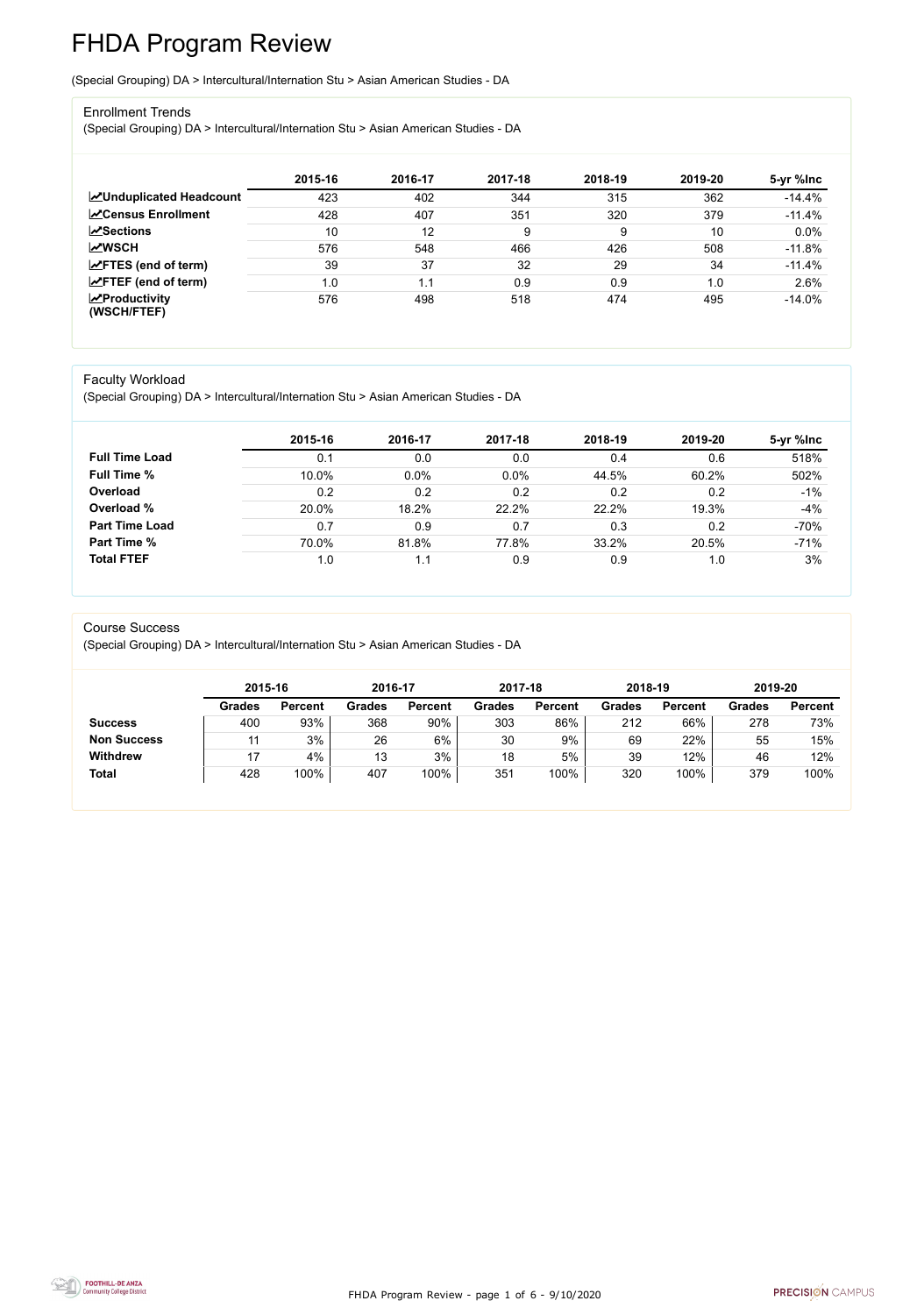FHDA Program Review - page 2 of 6 - 9/10/2020



## Course Success for African American, Latinx, and Filipinx Students

## Course Success for Asian, Native American, Pacific Islander, White, and Decline to State Students

|                    | 2015-16       |                | 2016-17       |                | 2017-18       |                | 2018-19       |                | 2019-20       |                |
|--------------------|---------------|----------------|---------------|----------------|---------------|----------------|---------------|----------------|---------------|----------------|
|                    | <b>Grades</b> | <b>Percent</b> | <b>Grades</b> | <b>Percent</b> | <b>Grades</b> | <b>Percent</b> | <b>Grades</b> | <b>Percent</b> | <b>Grades</b> | <b>Percent</b> |
| <b>Success</b>     | 62            | 86%            | 57            | 81%            | 46            | 74%            | 36            | 47%            | 57            | 55%            |
| <b>Non Success</b> |               | 8%             |               | 13%            | 10            | 16%            | 27            | 36%            | 26            | 25%            |
| <b>Withdrew</b>    |               | 6%             |               | 6%             |               | 10%            | 13            | 17%            | 20            | 19%            |
| <b>Total</b>       | 72            | 100%           | 70            | 100%           | 62            | 100%           | 76            | 100%           | 103           | 100%           |

|                    | 2015-16       |                | 2016-17       |                | 2017-18       |                | 2018-19       |                | 2019-20       |                |
|--------------------|---------------|----------------|---------------|----------------|---------------|----------------|---------------|----------------|---------------|----------------|
|                    | <b>Grades</b> | <b>Percent</b> | <b>Grades</b> | <b>Percent</b> | <b>Grades</b> | <b>Percent</b> | <b>Grades</b> | <b>Percent</b> | <b>Grades</b> | <b>Percent</b> |
| <b>Success</b>     | 338           | 95%            | 311           | 92%            | 257           | 89%            | 176           | 72%            | 221           | 80%            |
| <b>Non Success</b> | 5             | 1%             |               | 5%             | 20            | $7\%$          | 42            | 17%            | 29            | 11%            |
| <b>Withdrew</b>    | 13            | 4%             | 9             | 3%             | 12            | 4%             | 26            | 11%            | 26            | 9%             |
| <b>Total</b>       | 356           | 100%           | 337           | 100%           | 289           | 100%           | 244           | 100%           | 276           | 100%           |
|                    |               |                |               |                |               |                |               |                |               |                |

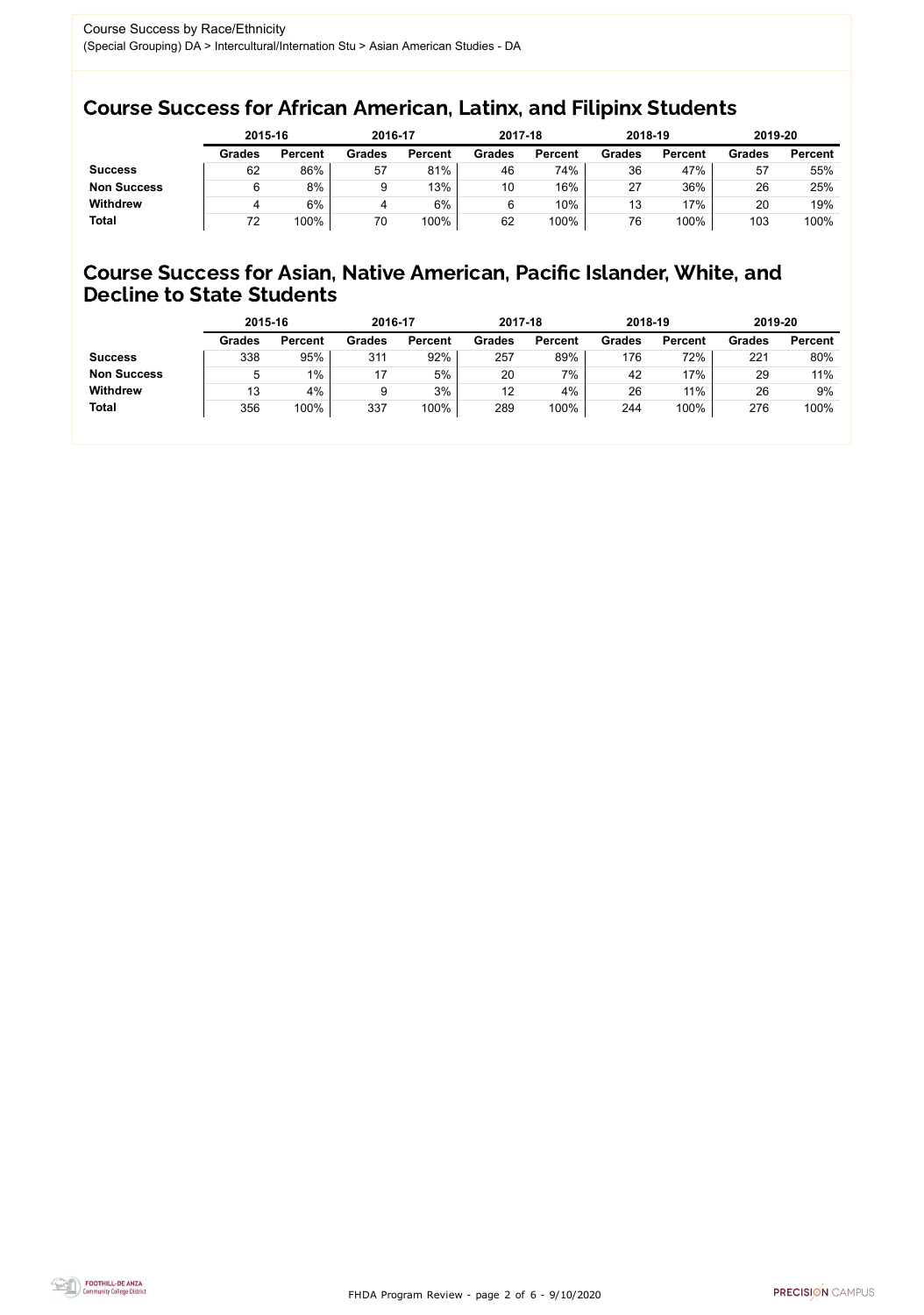

Some courses may continue to be listed but no longer have data due to renumbering or because the course was not offered in the past five years.



## by Gender

|                     |     | 2015-16        |     | 2016-17        |     | 2017-18        |     | 2018-19        |     | 2019-20        |  |
|---------------------|-----|----------------|-----|----------------|-----|----------------|-----|----------------|-----|----------------|--|
|                     | Enr | <b>Percent</b> | Enr | <b>Percent</b> | Enr | <b>Percent</b> | Enr | <b>Percent</b> | Enr | <b>Percent</b> |  |
| <b>Female</b>       | 194 | 45%            | 202 | 50%            | 181 | 52%            | 158 | 49%            | 170 | 45%            |  |
| <b>Male</b>         | 232 | 54%            | 203 | 50%            | 167 | 48%            | 157 | 49%            | 206 | 54%            |  |
| <b>Not Reported</b> |     | 0%             |     | 0%             | ◠   | $1\%$          | ა   | 2%             |     | $1\%$          |  |
| <b>Total</b>        | 428 | 100%           | 407 | 100%           | 351 | 100%           | 320 | 100%           | 379 | 100%           |  |

# by Ethnicity

|                         |     | 2015-16        |     | 2016-17        |     | 2017-18        |            | 2018-19        | 2019-20 |                |
|-------------------------|-----|----------------|-----|----------------|-----|----------------|------------|----------------|---------|----------------|
|                         | Enr | <b>Percent</b> | Enr | <b>Percent</b> | Enr | <b>Percent</b> | <b>Enr</b> | <b>Percent</b> | Enr     | <b>Percent</b> |
| <b>African American</b> | 2   | 0%             |     | 0%             | 3   | $1\%$          | 6          | 2%             | 10      | 3%             |
| Asian                   | 327 | 76%            | 303 | 74%            | 264 | 75%            | 218        | 68%            | 243     | 64%            |
| <b>Filipinx</b>         | 45  | 11%            | 45  | 11%            | 50  | 14%            | 42         | 13%            | 59      | 16%            |
| Latinx                  | 25  | 6%             | 24  | 6%             | 9   | 3%             | 28         | 9%             | 34      | 9%             |
| <b>Native American</b>  | 0   | $0\%$          |     | $0\%$          |     | $0\%$          |            | $0\%$          |         | 0%             |
| <b>Pacific Islander</b> | 3   | 1%             | 4   | $1\%$          |     | $0\%$          | 6          | 2%             | 4       | 1%             |
| White                   | 13  | 3%             | 18  | 4%             | 12  | 3%             | 14         | 4%             | 18      | 5%             |
| <b>Decline to State</b> | 13  | 3%             | 11  | 3%             | 11  | 3%             | 5          | 2%             | 11      | 3%             |
| <b>Total</b>            | 428 | 100%           | 407 | 100%           | 351 | 100%           | 320        | 100%           | 379     | 100%           |

# by Age

|              | 2015-16 |                |     | 2016-17        |     | 2017-18        |     | 2018-19        | 2019-20 |                |
|--------------|---------|----------------|-----|----------------|-----|----------------|-----|----------------|---------|----------------|
|              | Enr     | <b>Percent</b> | Enr | <b>Percent</b> | Enr | <b>Percent</b> | Enr | <b>Percent</b> | Enr     | <b>Percent</b> |
| 19 or less   | 120     | 28%            | 88  | 22%            | 81  | 23%            | 110 | 34%            | 110     | 29%            |
| $20 - 24$    | 257     | 60%            | 262 | 64%            | 215 | 61%            | 154 | 48%            | 211     | 56%            |
| 25-39        | 45      | 11%            | 48  | 12%            | 48  | 14%            | 49  | 15%            | 54      | 14%            |
| $40 +$       | 6       | $1\%$          | 9   | 2%             |     | 2%             |     | 2%             |         | $1\%$          |
| <b>Total</b> | 428     | 100%           | 407 | 100%           | 351 | 100%           | 320 | 100%           | 379     | 100%           |

# by Education Level

|                           | 2015-16 |                |     | 2016-17        |     | 2017-18        | 2018-19 |                | 2019-20 |                |
|---------------------------|---------|----------------|-----|----------------|-----|----------------|---------|----------------|---------|----------------|
|                           | Enr     | <b>Percent</b> | Enr | <b>Percent</b> | Enr | <b>Percent</b> | Enr     | <b>Percent</b> | Enr     | <b>Percent</b> |
| <b>Bachelor or higher</b> | 4       | $1\%$          | 19  | 5%             | 12  | 3%             | 10      | 3%             | 12      | 3%             |
| <b>Associate</b>          | ບ       | $1\%$          | 2   | 0%             | 5   | 1%             | 4       | 1%             | 6       | 2%             |
| <b>HS/Equivalent</b>      | 368     | 86%            | 337 | 83%            | 286 | 81%            | 277     | 87%            | 333     | 88%            |
| <b>All Other</b>          | 53      | 12%            | 49  | 12%            | 48  | 14%            | 29      | 9%             | 28      | 7%             |
| <b>Total</b>              | 428     | 100%           | 407 | 100%           | 351 | 100%           | 320     | 100%           | 379     | 100%           |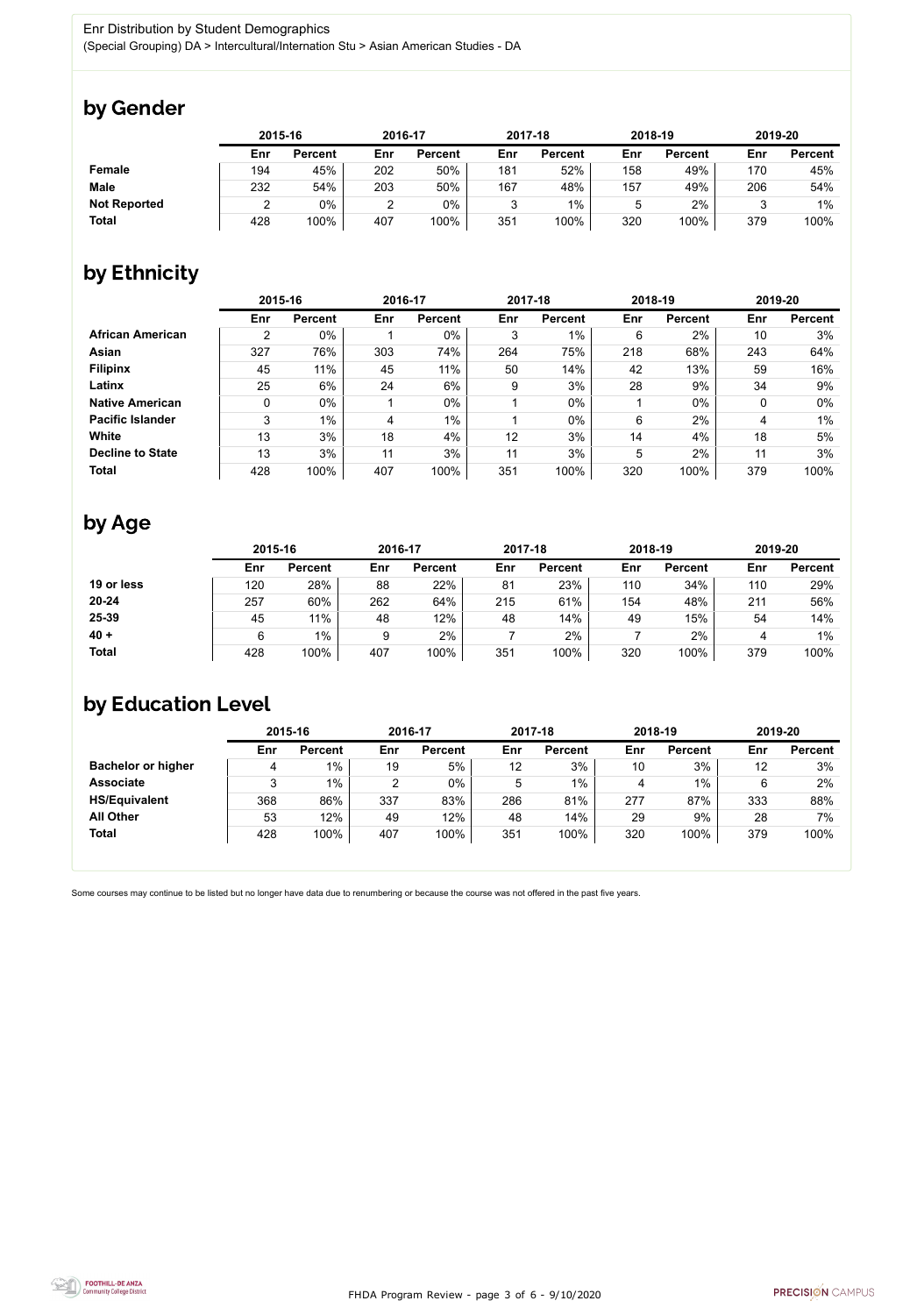FHDA Program Review - page 4 of 6 - 9/10/2020



#### Success Rates by Gender (Special Grouping) DA > Intercultural/Internation Stu > Asian American Studies - DA

|                     | 2019-20                                                                 |                |               |                |               |                |               |                |  |  |  |  |
|---------------------|-------------------------------------------------------------------------|----------------|---------------|----------------|---------------|----------------|---------------|----------------|--|--|--|--|
|                     | <b>Withdrew</b><br><b>Total</b><br><b>Non Success</b><br><b>Success</b> |                |               |                |               |                |               |                |  |  |  |  |
|                     | <b>Grades</b>                                                           | <b>Percent</b> | <b>Grades</b> | <b>Percent</b> | <b>Grades</b> | <b>Percent</b> | <b>Grades</b> | <b>Percent</b> |  |  |  |  |
| <b>Female</b>       | 124                                                                     | 73%            | 25            | 15%            | 21            | 12%            | 170           | 100%           |  |  |  |  |
| <b>Male</b>         | 152                                                                     | 74%            | 29            | 14%            | 25            | 12%            | 206           | 100%           |  |  |  |  |
| <b>Not Reported</b> |                                                                         | 67%            |               | 33%            |               | $0\%$          |               | 100%           |  |  |  |  |
| All                 | 278                                                                     | 73%            | 55            | 15%            | 46            | 12%            | 379           | 100%           |  |  |  |  |

|                     |               | 2018-19                              |               |                |               |                |               |                |  |  |  |  |  |
|---------------------|---------------|--------------------------------------|---------------|----------------|---------------|----------------|---------------|----------------|--|--|--|--|--|
|                     |               | <b>Non Success</b><br><b>Success</b> |               |                |               |                | <b>Total</b>  |                |  |  |  |  |  |
|                     | <b>Grades</b> | <b>Percent</b>                       | <b>Grades</b> | <b>Percent</b> | <b>Grades</b> | <b>Percent</b> | <b>Grades</b> | <b>Percent</b> |  |  |  |  |  |
| <b>Female</b>       | 102           | 65%                                  | 40            | 25%            | 16            | 10%            | 158           | 100%           |  |  |  |  |  |
| <b>Male</b>         | 108           | 69%                                  | 28            | 18%            | 21            | 13%            | 157           | 100%           |  |  |  |  |  |
| <b>Not Reported</b> |               | 40%                                  |               | 20%            |               | 40%            |               | 100%           |  |  |  |  |  |
| All                 | 212           | 66%                                  | 69            | 22%            | 39            | 12%            | 320           | 100%           |  |  |  |  |  |

|                     |               | 2017-18                                                                 |               |                |               |                |               |                |  |  |  |  |  |
|---------------------|---------------|-------------------------------------------------------------------------|---------------|----------------|---------------|----------------|---------------|----------------|--|--|--|--|--|
|                     |               | <b>Withdrew</b><br><b>Total</b><br><b>Non Success</b><br><b>Success</b> |               |                |               |                |               |                |  |  |  |  |  |
|                     | <b>Grades</b> | <b>Percent</b>                                                          | <b>Grades</b> | <b>Percent</b> | <b>Grades</b> | <b>Percent</b> | <b>Grades</b> | <b>Percent</b> |  |  |  |  |  |
| <b>Female</b>       | 155           | 86%                                                                     | 17            | 9%             | 9             | 5%             | 181           | 100%           |  |  |  |  |  |
| <b>Male</b>         | 145           | 87%                                                                     | 13            | 8%             | 9             | 5%             | 167           | 100%           |  |  |  |  |  |
| <b>Not Reported</b> |               | 100%                                                                    |               | 0%             |               | 0%             | ≏<br>w        | 100%           |  |  |  |  |  |
| All                 | 303           | 86%                                                                     | 30            | 9%             | 18            | 5%             | 351           | 100%           |  |  |  |  |  |

|                     |                | 2016-17        |                    |                |                 |                |               |                |  |  |
|---------------------|----------------|----------------|--------------------|----------------|-----------------|----------------|---------------|----------------|--|--|
|                     | <b>Success</b> |                | <b>Non Success</b> |                | <b>Withdrew</b> |                | <b>Total</b>  |                |  |  |
|                     | <b>Grades</b>  | <b>Percent</b> | <b>Grades</b>      | <b>Percent</b> | <b>Grades</b>   | <b>Percent</b> | <b>Grades</b> | <b>Percent</b> |  |  |
| Female              | 188            | 93%            |                    | 4%             | 6               | 3%             | 202           | 100%           |  |  |
| <b>Male</b>         | 178            | 88%            | 18                 | 9%             |                 | 3%             | 203           | 100%           |  |  |
| <b>Not Reported</b> |                | 100%           |                    | 0%             |                 | $0\%$          |               | 100%           |  |  |
| All                 | 368            | 90%            | 26                 | 6%             | 13              | 3%             | 407           | 100%           |  |  |

|                     |                                                                  |                |               | 2015-16        |               |                |               |                |
|---------------------|------------------------------------------------------------------|----------------|---------------|----------------|---------------|----------------|---------------|----------------|
|                     | Withdrew<br><b>Total</b><br><b>Non Success</b><br><b>Success</b> |                |               |                |               |                |               |                |
|                     | <b>Grades</b>                                                    | <b>Percent</b> | <b>Grades</b> | <b>Percent</b> | <b>Grades</b> | <b>Percent</b> | <b>Grades</b> | <b>Percent</b> |
| Female              | 179                                                              | 92%            | 3             | 2%             | 12            | 6%             | 194           | 100%           |
| <b>Male</b>         | 219                                                              | 94%            | 8             | 3%             | ხ             | 2%             | 232           | 100%           |
| <b>Not Reported</b> | ◠                                                                | 100%           | 0             | $0\%$          | υ             | $0\%$          |               | 100%           |
| All                 | 400                                                              | 93%            | 11            | 3%             | 17            | 4%             | 428           | 100%           |

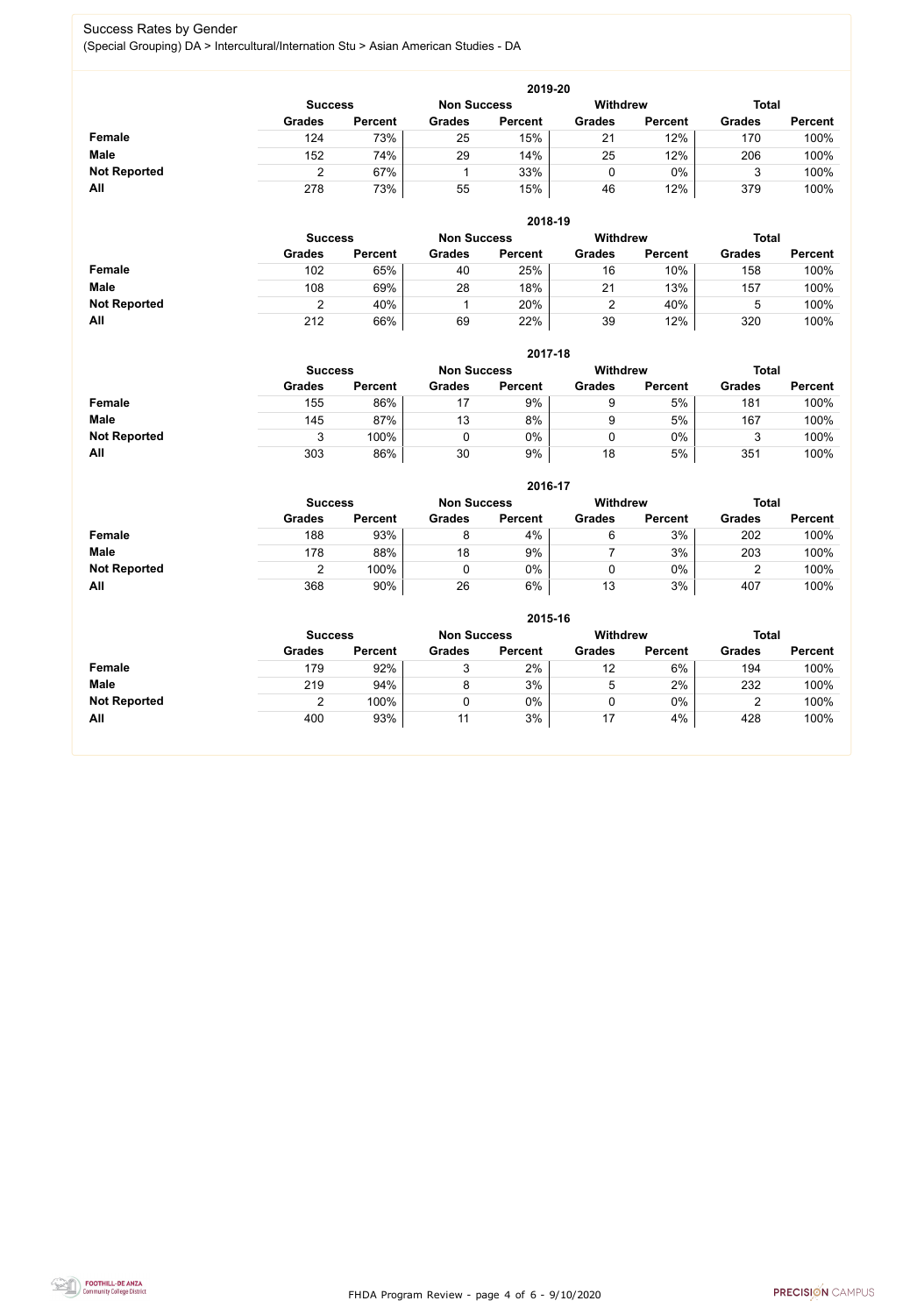FHDA Program Review - page 5 of 6 - 9/10/2020



#### Success Rates by Age (Special Grouping) DA > Intercultural/Internation Stu > Asian American Studies - DA

|            |                |                    |               | 2019-20         |               |                |               |                |
|------------|----------------|--------------------|---------------|-----------------|---------------|----------------|---------------|----------------|
|            | <b>Success</b> | <b>Non Success</b> |               | <b>Withdrew</b> |               | <b>Total</b>   |               |                |
|            | <b>Grades</b>  | <b>Percent</b>     | <b>Grades</b> | <b>Percent</b>  | <b>Grades</b> | <b>Percent</b> | <b>Grades</b> | <b>Percent</b> |
| 19 or less | 87             | 79%                | 15            | 14%             | 8             | 7%             | 110           | 100%           |
| $20 - 24$  | 155            | 73%                | 29            | 14%             | 27            | 13%            | 211           | 100%           |
| 25-39      | 33             | 61%                | 11            | 20%             | 10            | 19%            | 54            | 100%           |
| $40 +$     |                | 75%                | 0             | 0%              |               | 25%            | 4             | 100%           |
| All        | 278            | 73%                | 55            | 15%             | 46            | 12%            | 379           | 100%           |

|            |                |                    |               | 2018-19         |               |                |               |                |
|------------|----------------|--------------------|---------------|-----------------|---------------|----------------|---------------|----------------|
|            | <b>Success</b> | <b>Non Success</b> |               | <b>Withdrew</b> |               | <b>Total</b>   |               |                |
|            | <b>Grades</b>  | <b>Percent</b>     | <b>Grades</b> | <b>Percent</b>  | <b>Grades</b> | <b>Percent</b> | <b>Grades</b> | <b>Percent</b> |
| 19 or less | 81             | 74%                | 21            | 19%             | 8             | 7%             | 110           | 100%           |
| $20 - 24$  | 98             | 64%                | 34            | 22%             | 22            | 14%            | 154           | 100%           |
| 25-39      | 27             | 55%                | 14            | 29%             | 8             | 16%            | 49            | 100%           |
| $40 +$     | 6              | 86%                |               | $0\%$           |               | 14%            |               | 100%           |
| All        | 212            | 66%                | 69            | 22%             | 39            | 12%            | 320           | 100%           |

**2017-18**

|            |                |                    |               | 2017-18        |                                 |                |               |                |
|------------|----------------|--------------------|---------------|----------------|---------------------------------|----------------|---------------|----------------|
|            | <b>Success</b> | <b>Non Success</b> |               |                | <b>Withdrew</b><br><b>Total</b> |                |               |                |
|            | <b>Grades</b>  | <b>Percent</b>     | <b>Grades</b> | <b>Percent</b> | <b>Grades</b>                   | <b>Percent</b> | <b>Grades</b> | <b>Percent</b> |
| 19 or less | 75             | 93%                | 5             | 6%             |                                 | 1%             | 81            | 100%           |
| $20 - 24$  | 184            | 86%                | 20            | 9%             | 11                              | 5%             | 215           | 100%           |
| 25-39      | 38             | 79%                | 5             | 10%            | 5                               | 10%            | 48            | 100%           |
| $40 +$     | 6              | 86%                |               | 0%             |                                 | 14%            |               | 100%           |
| All        | 303            | 86%                | 30            | 9%             | 18                              | 5%             | 351           | 100%           |

**2016-17**



|            |                |                |                    | <b>ZU16-17</b> |                 |                |               |                |
|------------|----------------|----------------|--------------------|----------------|-----------------|----------------|---------------|----------------|
|            | <b>Success</b> |                | <b>Non Success</b> |                | <b>Withdrew</b> |                | <b>Total</b>  |                |
|            | <b>Grades</b>  | <b>Percent</b> | <b>Grades</b>      | <b>Percent</b> | <b>Grades</b>   | <b>Percent</b> | <b>Grades</b> | <b>Percent</b> |
| 19 or less | 80             | 91%            |                    | 8%             |                 | $1\%$          | 88            | 100%           |
| 20-24      | 237            | 90%            | 16                 | 6%             | 9               | 3%             | 262           | 100%           |
| 25-39      | 43             | 90%            |                    | 4%             | 3               | 6%             | 48            | 100%           |
| $40 +$     | 8              | 89%            |                    | 11%            | 0               | $0\%$          | 9             | 100%           |
| <b>All</b> | 368            | 90%            | 26                 | 6%             | 13              | 3%             | 407           | 100%           |

|            |                                                                         |                |               | 2015-16        |               |                |               |                |
|------------|-------------------------------------------------------------------------|----------------|---------------|----------------|---------------|----------------|---------------|----------------|
|            | <b>Withdrew</b><br><b>Total</b><br><b>Non Success</b><br><b>Success</b> |                |               |                |               |                |               |                |
|            | <b>Grades</b>                                                           | <b>Percent</b> | <b>Grades</b> | <b>Percent</b> | <b>Grades</b> | <b>Percent</b> | <b>Grades</b> | <b>Percent</b> |
| 19 or less | 112                                                                     | 93%            | 6             | 5%             |               | 2%             | 120           | 100%           |
| $20 - 24$  | 245                                                                     | 95%            | ◠<br>J        | $1\%$          | 9             | 4%             | 257           | 100%           |
| 25-39      | 39                                                                      | 87%            | ⌒             | 4%             | 4             | 9%             | 45            | 100%           |
| $40 +$     | 4                                                                       | 67%            | υ             | 0%             |               | 33%            | 6             | 100%           |
| All        | 400                                                                     | 93%            | 11            | 3%             | 17            | 4%             | 428           | 100%           |